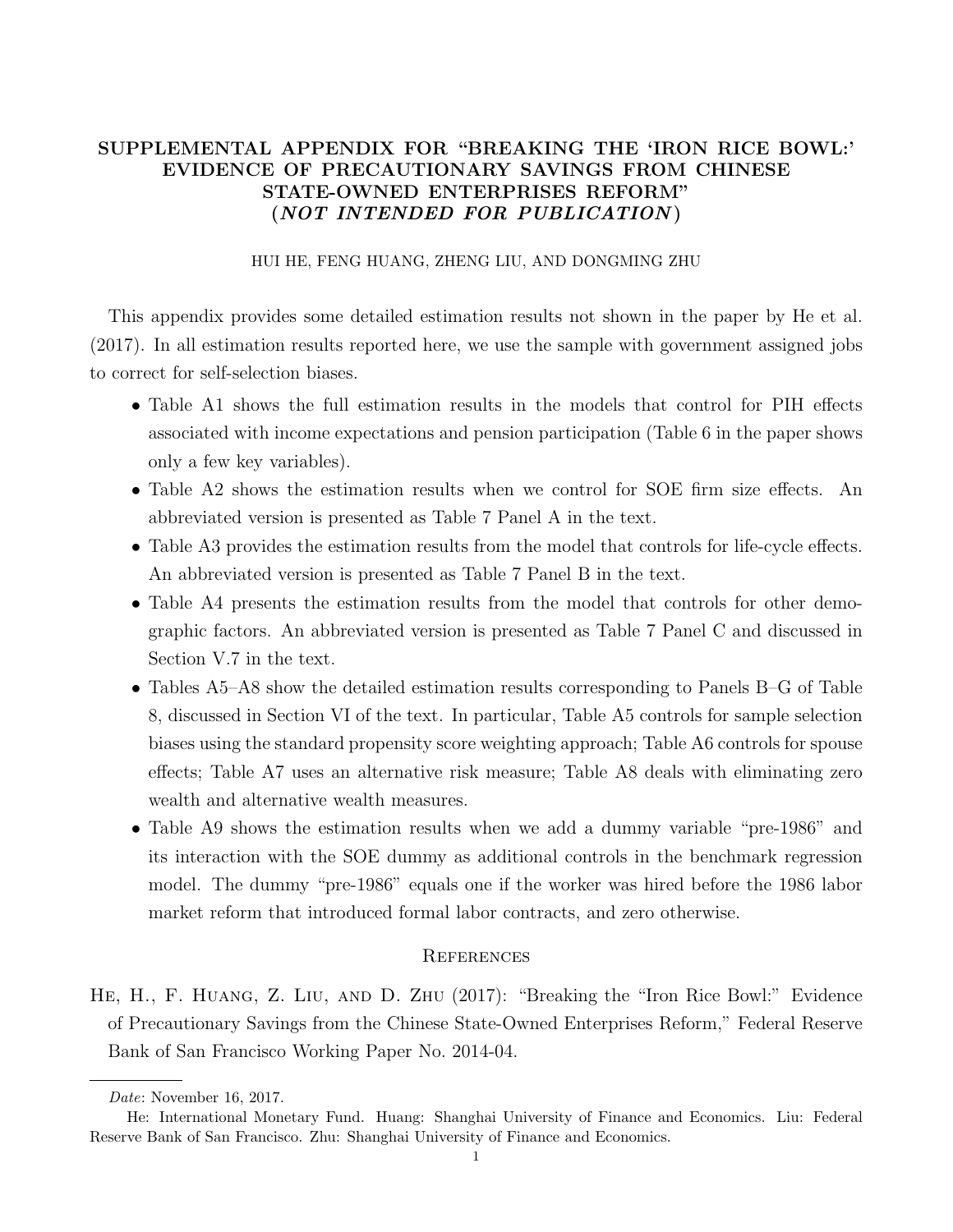| Dep. variable:       |             | Income expectation | Pension participation |             |  |  |
|----------------------|-------------|--------------------|-----------------------|-------------|--|--|
| W/P                  | (i)         | (ii)               | (iii)                 | (iv)        |  |  |
|                      | 1995        | 2002               | 1995                  | 2002        |  |  |
| <b>SOE</b>           | $-0.012$    | $0.559**$          | $-0.016$              | $0.621**$   |  |  |
|                      | (0.094)     | (0.268)            | (0.102)               | (0.277)     |  |  |
| <b>RISK</b>          | $0.170***$  | $0.150***$         | $0.172***$            | $0.145***$  |  |  |
|                      | (0.052)     | (0.049)            | (0.053)               | (0.048)     |  |  |
| log(P)               | 0.846       | $2.961**$          | 0.896                 | $2.816**$   |  |  |
|                      | (1.010)     | (1.279)            | (1.002)               | (1.264)     |  |  |
| Income decline       |             | 0.002              |                       |             |  |  |
|                      |             | (0.161)            |                       |             |  |  |
| No-pension           |             |                    | $-0.025$              | $0.350**$   |  |  |
|                      |             |                    | (0.084)               | (0.154)     |  |  |
| Director/manager     | $0.190**$   | 0.090              | $0.191**$             | 0.120       |  |  |
|                      | (0.080)     | (0.180)            | (0.080)               | (0.177)     |  |  |
| Skilled worker       | $-0.070$    | 0.133              | $-0.066$              | 0.157       |  |  |
|                      | (0.104)     | (0.187)            | (0.104)               | (0.189)     |  |  |
| Unskilled/others     | $-0.127$    | $0.804*$           | $-0.118$              | 0.789       |  |  |
|                      | (0.180)     | (0.486)            | (0.178)               | (0.484)     |  |  |
| Public health care   | 0.024       | $-1.043**$         | 0.013                 | $-0.923**$  |  |  |
|                      | (0.189)     | (0.463)            | (0.181)               | (0.446)     |  |  |
| Public med insurance | $-0.009$    | $-0.707*$          | $-0.020$              | $-0.601$    |  |  |
|                      | (0.165)     | (0.403)            | (0.155)               | (0.387)     |  |  |
| Child age            | 0.006       | $-0.000$           | 0.006                 | 0.000       |  |  |
|                      | (0.006)     | (0.011)            | (0.006)               | (0.011)     |  |  |
| Num. of boys         | 0.045       | $-0.285**$         | 0.045                 | $-0.283**$  |  |  |
|                      | (0.047)     | (0.121)            | (0.047)               | (0.119)     |  |  |
| Children at school   | $-0.097$    | $-0.229$           | $-0.098$              | $-0.226$    |  |  |
|                      | (0.064)     | (0.144)            | (0.065)               | (0.143)     |  |  |
| Non-homeowner        | 0.018       | $-0.076$           | 0.021                 | $-0.083$    |  |  |
|                      | (0.068)     | (0.181)            | (0.067)               | (0.180)     |  |  |
| Age                  | 0.033       | $\,0.034\,$        | 0.031                 | 0.045       |  |  |
|                      | (0.050)     | (0.126)            | (0.049)               | (0.124)     |  |  |
| $Age^2 \times 100$   | $-0.046$    | $-0.028$           | $-0.044$              | $-0.042$    |  |  |
|                      | (0.057)     | (0.147)            | (0.057)               | (0.144)     |  |  |
| Male                 | $-0.364***$ | $-0.816***$        | $-0.370***$           | $-0.801***$ |  |  |
|                      | (0.098)     | (0.171)            | (0.095)               | (0.168)     |  |  |
| Married              | $0.503***$  | 0.383              | $0.499***$            | 0.384       |  |  |
|                      | (0.191)     | (0.360)            | (0.191)               | (0.359)     |  |  |
| Household size       | $-0.039$    | $0.276*$           | $-0.037$              | $0.266*$    |  |  |
|                      | (0.050)     | (0.153)            | (0.050)               | (0.151)     |  |  |
| Log-Likelihood       | $-7,045.37$ | $-5,505.65$        | $-7,031.84$           | $-5,515.49$ |  |  |
| Sample size          | 3,627       | 2,164              | 3,627                 | 2,170       |  |  |

Table A1. Regressions controlling for PIH effects

Notes: IV-Tobit regression results based on the sample with government assigned jobs. Columns (i) and (ii) show the regression results controlling for income expectations. Since the question on income expectations is not available in the 1995 CHIP survey, we add the "income decline" dummy in the 2002 regression only. Columns (iii) and (iv) show the results controlling for pension participation. Robust standard errors are in parentheses. \*\*\*, \*\*, and \* indicate p-values of less than 1%, 5%, and 10%, respectively.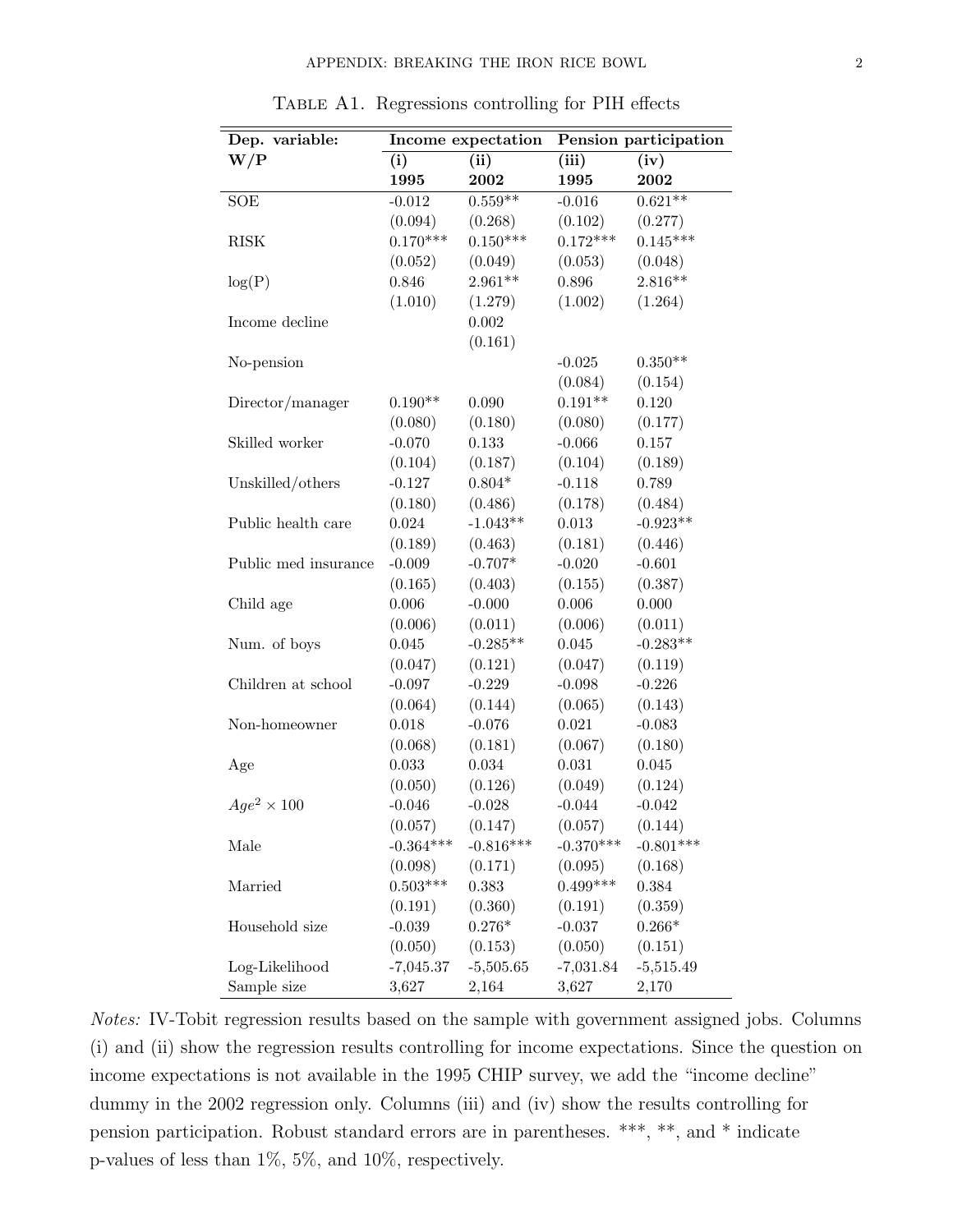| Dep. variable: $W/P$     | 1995        | $\boldsymbol{2002}$ |
|--------------------------|-------------|---------------------|
| $\overline{\text{CSOE}}$ | $-0.157$    | 0.343               |
|                          | (0.128)     | (0.237)             |
| LSOE                     | 0.075       | $0.769**$           |
|                          | (0.150)     | (0.367)             |
| RISK                     | $0.175***$  | $0.155***$          |
|                          | (0.058)     | (0.051)             |
| log(P)                   | 0.980       | $3.211**$           |
|                          | (1.161)     | (1.377)             |
| Director/manager         | $0.189**$   | 0.129               |
|                          | (0.081)     | (0.180)             |
| Skilled worker           | $-0.058$    | 0.198               |
|                          | (0.114)     | (0.202)             |
| Unskilled/others         | $-0.114$    | $0.886*$            |
|                          | (0.195)     | (0.505)             |
| Public health care       | 0.029       | $-1.029**$          |
|                          | (0.190)     | (0.459)             |
| Public med insurance     | $-0.011$    | $-0.703*$           |
|                          | (0.169)     | (0.403)             |
| Child age                | 0.006       | 0.001               |
|                          | (0.006)     | (0.011)             |
| Num. of boys             | 0.044       | $-0.285**$          |
|                          | (0.047)     | (0.122)             |
| Children at school       | $-0.098$    | $-0.226$            |
|                          | (0.065)     | (0.146)             |
| Non-homeowner            | 0.021       | $-0.095$            |
|                          | (0.072)     | (0.181)             |
| Age                      | 0.029       | 0.025               |
|                          | (0.052)     | (0.129)             |
| $Age^2 \times 100$       | $-0.042$    | $-0.020$            |
|                          | (0.059)     | (0.150)             |
| Male                     | $-0.362***$ | $-0.819***$         |
|                          | (0.099)     | (0.172)             |
| Married                  | $0.510***$  | 0.365               |
|                          | (0.189)     | (0.369)             |
| Household size           | $-0.038$    | $0.273*$            |
|                          | (0.050)     | (0.155)             |
| Log-Likelihood           | $-6,976.38$ | $-5,493.06$         |
| Sample size              | 3,627       | 2,170               |

Table A2. Firm size effects

Notes: Results are from the IV-Tobit regressions. Robust standard errors are in parentheses. \*\*\*, \*\*, and \* indicate p-values of less than 1%, 5%, and 10%, respectively.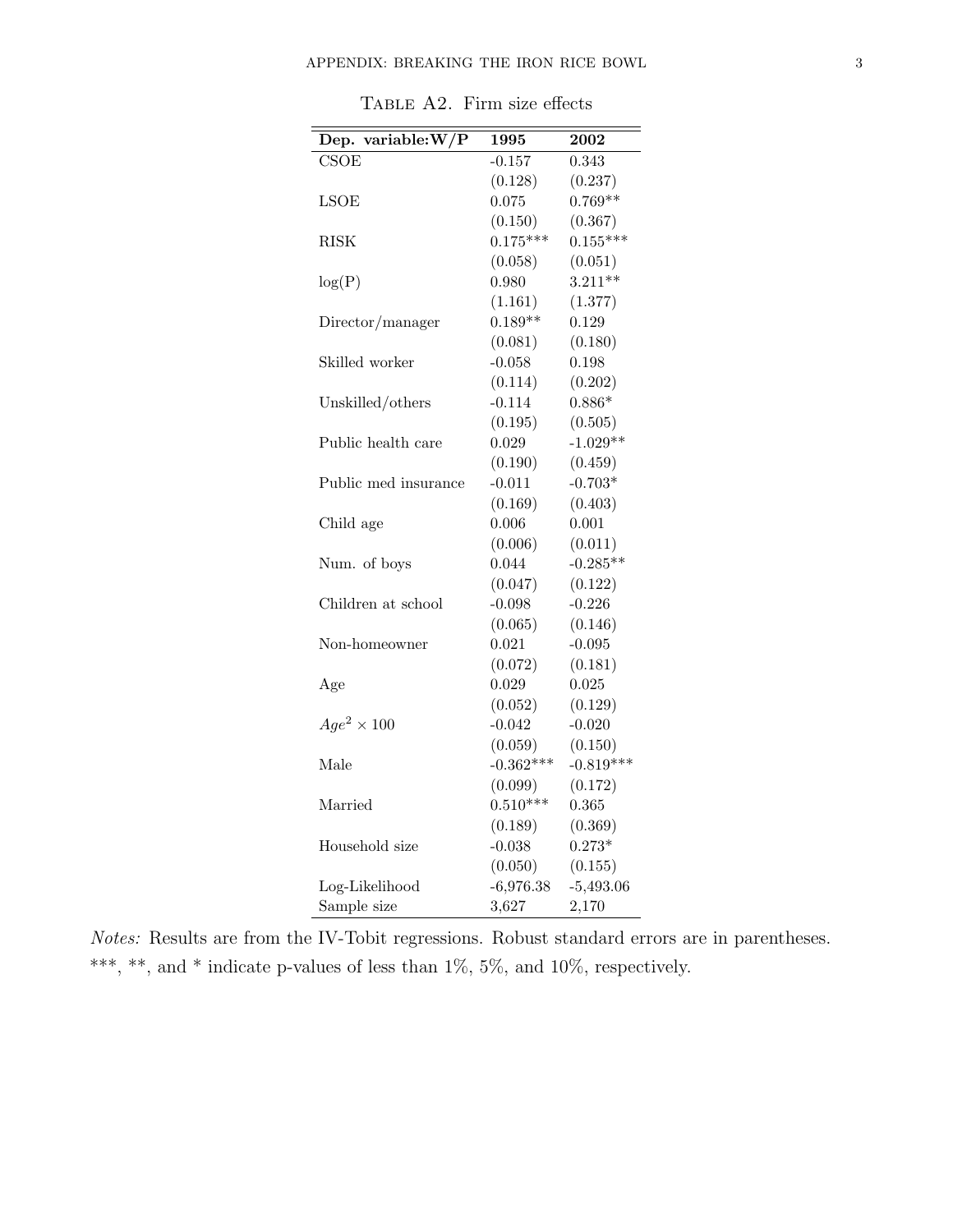| Dep. variable:       | Age 25-44   |             | Age 45-55   |             |  |
|----------------------|-------------|-------------|-------------|-------------|--|
| W/P                  | 1995        | 2002        | 1995        | 2002        |  |
| <b>SOE</b>           | $-0.015$    | $0.942**$   | 0.042       | 0.292       |  |
|                      | (0.144)     | (0.380)     | (0.145)     | (0.594)     |  |
| <b>RISK</b>          | $0.196**$   | 0.086       | $0.195**$   | $0.246**$   |  |
|                      | (0.076)     | (0.064)     | (0.083)     | (0.107)     |  |
| log(P)               | 1.268       | $4.329**$   | 1.655       | 3.738       |  |
|                      | (1.446)     | (1.960)     | (1.730)     | (3.084)     |  |
| Director/manager     | 0.154       | $-0.436$    | $0.280**$   | $0.658**$   |  |
|                      | (0.109)     | (0.290)     | (0.136)     | (0.286)     |  |
| Skilled worker       | $-0.085$    | $-0.089$    | 0.079       | 0.674       |  |
|                      | (0.116)     | (0.249)     | (0.257)     | (0.513)     |  |
| Unskilled/others     | $-0.237$    | 0.952       | 0.328       | 1.375       |  |
|                      | (0.246)     | (0.708)     | (0.341)     | (1.180)     |  |
| Public health care   | $-0.104$    | $-1.574**$  | 0.017       | $-1.120$    |  |
|                      | (0.287)     | (0.720)     | (0.275)     | (0.964)     |  |
| Public med insurance | $-0.031$    | $-1.227*$   | $-0.091$    | $-0.753$    |  |
|                      | (0.231)     | (0.631)     | (0.261)     | (0.814)     |  |
| Child age            | $-0.005$    | $-0.032$    | 0.006       | 0.003       |  |
|                      | (0.013)     | (0.035)     | (0.007)     | (0.012)     |  |
| Num. of boys         | 0.061       | $-0.273$    | 0.028       | $-0.211$    |  |
|                      | (0.060)     | (0.175)     | (0.082)     | (0.185)     |  |
| Children at school   | 0.097       | $-0.085$    | $-0.261**$  | $-0.224$    |  |
|                      | (0.102)     | (0.225)     | (0.105)     | (0.236)     |  |
| Non-homeowner        | 0.054       | 0.249       | 0.043       | $-0.367$    |  |
|                      | (0.076)     | (0.280)     | (0.159)     | (0.274)     |  |
| Age                  | $-0.256**$  | $-0.706$    | 0.315       | 0.490       |  |
|                      | (0.127)     | (0.439)     | (0.525)     | (1.100)     |  |
| $Age^2 \times 100$   | $0.360**$   | $1.035*$    | $-0.327$    | $-0.477$    |  |
|                      | (0.169)     | (0.585)     | (0.530)     | (1.109)     |  |
| Male                 | $-0.363***$ | $-0.932***$ | $-0.482**$  | $-0.937***$ |  |
|                      | (0.129)     | (0.261)     | (0.214)     | (0.298)     |  |
| Married              | $0.430*$    | 0.182       | $0.573*$    | 0.618       |  |
|                      | (0.249)     | (0.511)     | (0.344)     | (0.634)     |  |
| Household size       | $-0.015$    | $0.540*$    | $-0.008$    | 0.199       |  |
|                      | (0.074)     | (0.299)     | (0.076)     | (0.160)     |  |
| Log-Likelihood       | $-4,497.67$ | $-2,739.64$ | $-2,472.42$ | $-2,711.22$ |  |
| Sample size          | 2,349       | 1,123       | 1,278       | 1,047       |  |

Table A3. Life-cycle effects

Notes: Results are from the IV-Tobit regressions. Robust standard errors are in parentheses. \*\*\*, \*\*, and \* indicate p-values of less than  $1\%$ , 5%, and  $10\%$ , respectively.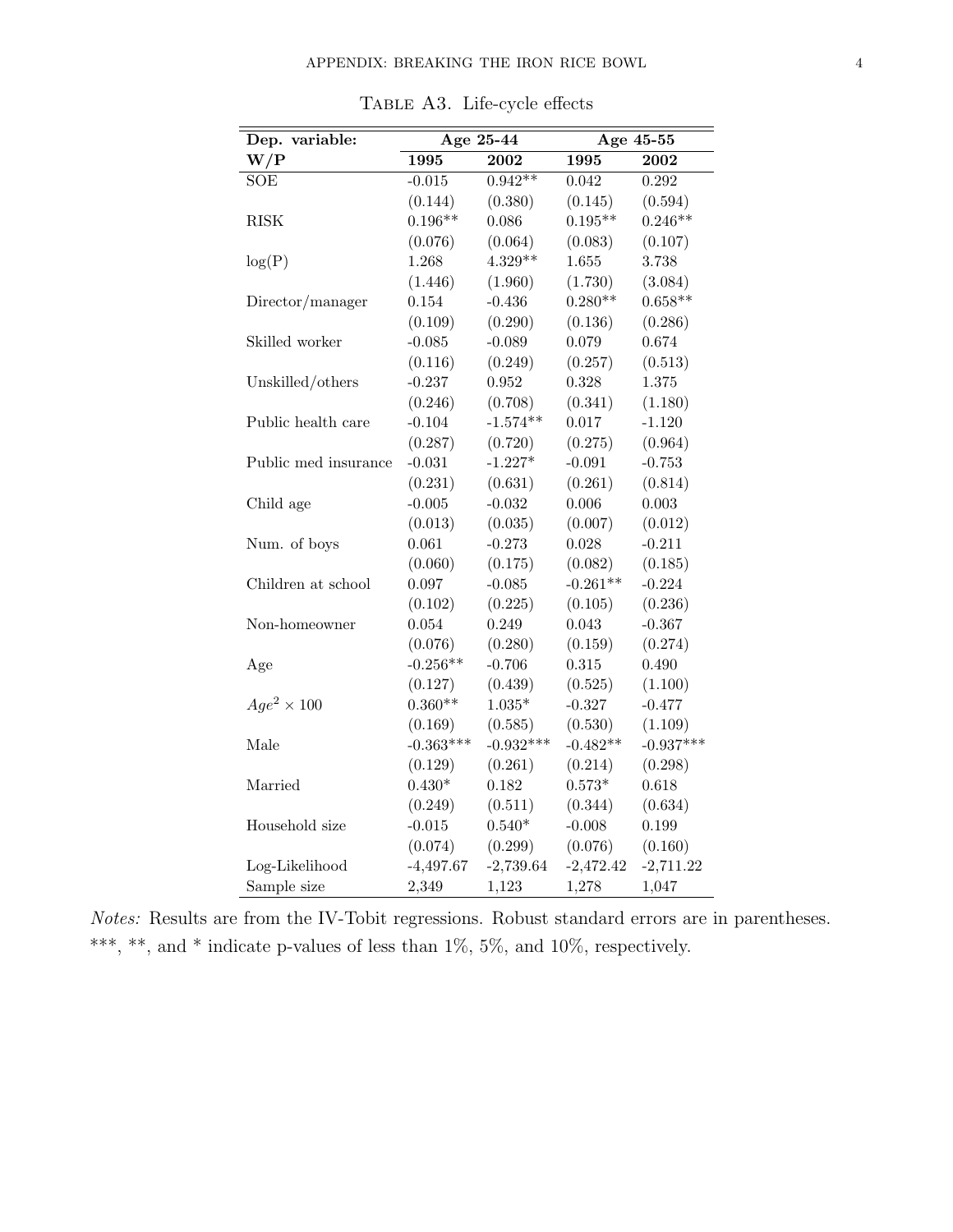| Dep. variable:       |             | Female         | Female or less skilled<br>Female or less educated |             | Female, or less skilled, |                |                  |             |
|----------------------|-------------|----------------|---------------------------------------------------|-------------|--------------------------|----------------|------------------|-------------|
| W/P                  |             |                |                                                   |             |                          |                | or less educated |             |
|                      | 1995        | 2002           | 1995                                              | 2002        | 1995                     | 2002           | 1995             | 2002        |
| $\operatorname{SOE}$ | $-0.130$    | $0.931^{\ast}$ | $-0.126$                                          | $1.365*$    | $-0.043$                 | $0.871*$       | $-0.063$         | $1.227*$    |
|                      | (0.193)     | (0.526)        | (0.160)                                           | (0.777)     | (0.125)                  | (0.459)        | (0.126)          | (0.697)     |
| <b>RISK</b>          | 0.024       | $0.345**$      | 0.041                                             | 0.359       | 0.064                    | $0.195**$      | 0.062            | $0.257*$    |
|                      | (0.102)     | (0.165)        | (0.073)                                           | (0.218)     | (0.047)                  | (0.095)        | (0.047)          | (0.143)     |
| log(P)               | $-2.353$    | 4.267          | $-1.659$                                          | 6.430       | $-1.184$                 | $3.873^{\ast}$ | $-1.152$         | 5.441       |
|                      | (2.467)     | (2.770)        | (1.414)                                           | (4.320)     | (0.842)                  | (2.292)        | (0.866)          | (3.811)     |
| Director/manage      | 0.232       | 0.071          | 0.239                                             | 0.215       | 0.174                    | 0.702          | 0.166            | 0.819       |
|                      | (0.192)     | (0.438)        | (0.182)                                           | (0.523)     | (0.139)                  | (0.456)        | (0.139)          | (0.543)     |
| Skilled worker       | $-0.305$    | 0.271          | $-0.242$                                          | 0.574       | $-0.209*$                | 0.285          | $-0.217*$        | 0.377       |
|                      | (0.250)     | (0.387)        | (0.163)                                           | (0.545)     | (0.113)                  | (0.304)        | (0.115)          | (0.382)     |
| Unskilled/others     | $-0.499$    | 1.357          | $-0.385$                                          | $2.321\,$   | $-0.389**$               | 1.026          | $-0.370**$       | 1.443       |
|                      | (0.440)     | (1.147)        | (0.268)                                           | (1.820)     | (0.160)                  | (0.699)        | (0.155)          | (1.055)     |
| Public health care   | 0.585       | $-1.586$       | 0.463                                             | $-2.069$    | $0.364^{\ast}$           | $-1.064$       | $0.330^{\ast}$   | $-1.635$    |
|                      | (0.495)     | (0.974)        | (0.296)                                           | (1.442)     | (0.198)                  | (0.769)        | (0.196)          | (1.259)     |
| Public med insurance | 0.434       | $-1.104$       | 0.238                                             | $-1.643$    | 0.308                    | $-0.921$       | 0.232            | $-1.419$    |
|                      | (0.487)     | (0.898)        | (0.287)                                           | (1.282)     | (0.207)                  | (0.727)        | (0.197)          | (1.157)     |
| Child age            | 0.014       | $-0.020$       | 0.012                                             | $-0.020$    | 0.011                    | $-0.006$       | 0.010            | $-0.020$    |
|                      | (0.010)     | (0.026)        | (0.009)                                           | (0.030)     | (0.007)                  | (0.018)        | (0.007)          | (0.023)     |
| Num. of boys         | 0.073       | $-0.329$       | 0.034                                             | $-0.590*$   | 0.059                    | $-0.541**$     | 0.056            | $-0.604**$  |
|                      | (0.097)     | (0.285)        | (0.080)                                           | (0.333)     | (0.065)                  | (0.219)        | (0.064)          | (0.254)     |
| Children at school   | $-0.256*$   | $-0.964***$    | $-0.159$                                          | $-0.862**$  | $-0.084$                 | $-0.265$       | $-0.061$         | $-0.305$    |
|                      | (0.135)     | (0.355)        | (0.108)                                           | (0.412)     | (0.089)                  | (0.259)        | (0.086)          | (0.284)     |
| Non-homeowner        | $-0.101$    | 0.440          | $-0.092$                                          | 0.414       | $-0.058$                 | 0.133          | $-0.061$         | 0.227       |
|                      | (0.175)     | (0.564)        | (0.110)                                           | (0.639)     | (0.081)                  | (0.385)        | (0.078)          | (0.452)     |
| Age                  | 0.104       | 0.244          | 0.054                                             | $\rm 0.214$ | 0.024                    | $-0.165$       | 0.015            | $-0.073$    |
|                      | (0.123)     | (0.309)        | (0.096)                                           | (0.298)     | (0.062)                  | (0.253)        | (0.062)          | (0.282)     |
| $Aqe^2 \times 100$   | $-0.108$    | $-0.285$       | $-0.048$                                          | $-0.251$    | $-0.014$                 | 0.214          | $-0.004$         | $0.106\,$   |
|                      | (0.142)     | (0.366)        | (0.112)                                           | (0.349)     | (0.075)                  | (0.294)        | (0.073)          | (0.328)     |
| Male                 |             |                | $-0.398*$                                         | $-1.786*$   | $-0.364***$              | $-1.105***$    | $-0.342***$      | $-1.064***$ |
|                      |             |                | (0.205)                                           | (0.938)     | (0.089)                  | (0.267)        | (0.089)          | (0.306)     |
| Married              | $0.769***$  | $1.048**$      | $0.786***$                                        | 0.776       | $0.726***$               | $0.852*$       | $0.727***$       | 0.559       |
|                      | (0.224)     | (0.457)        | (0.198)                                           | (0.594)     | (0.177)                  | (0.449)        | (0.173)          | (0.580)     |
| Household size       | $-0.184$    | $0.745**$      | $-0.128$                                          | $1.057*$    | $-0.078$                 | $0.440**$      | $-0.080$         | $0.718*$    |
|                      | (0.161)     | (0.298)        | (0.106)                                           | (0.612)     | (0.065)                  | (0.211)        | (0.064)          | (0.405)     |
| Log-Likelihood       | $-2,588.66$ | $-1,516.63$    | $-3,133.41$                                       | $-2,027.58$ | $-4,101.72$              | $-2,578.55$    | $-4,284.28$      | $-2,844.12$ |
| Sample size          | 1,305       | 585            | 1,572                                             | 756         | 2,063                    | 984            | 2,157            | 1,060       |

TABLE A4. Other demographic factors

Notes: Results are from the IV-Tobit regressions. Robust standard errors are in parentheses. \*\*\*, \*\*, and \* indicate p-values of less than 1%, 5%, and 10%, respectively.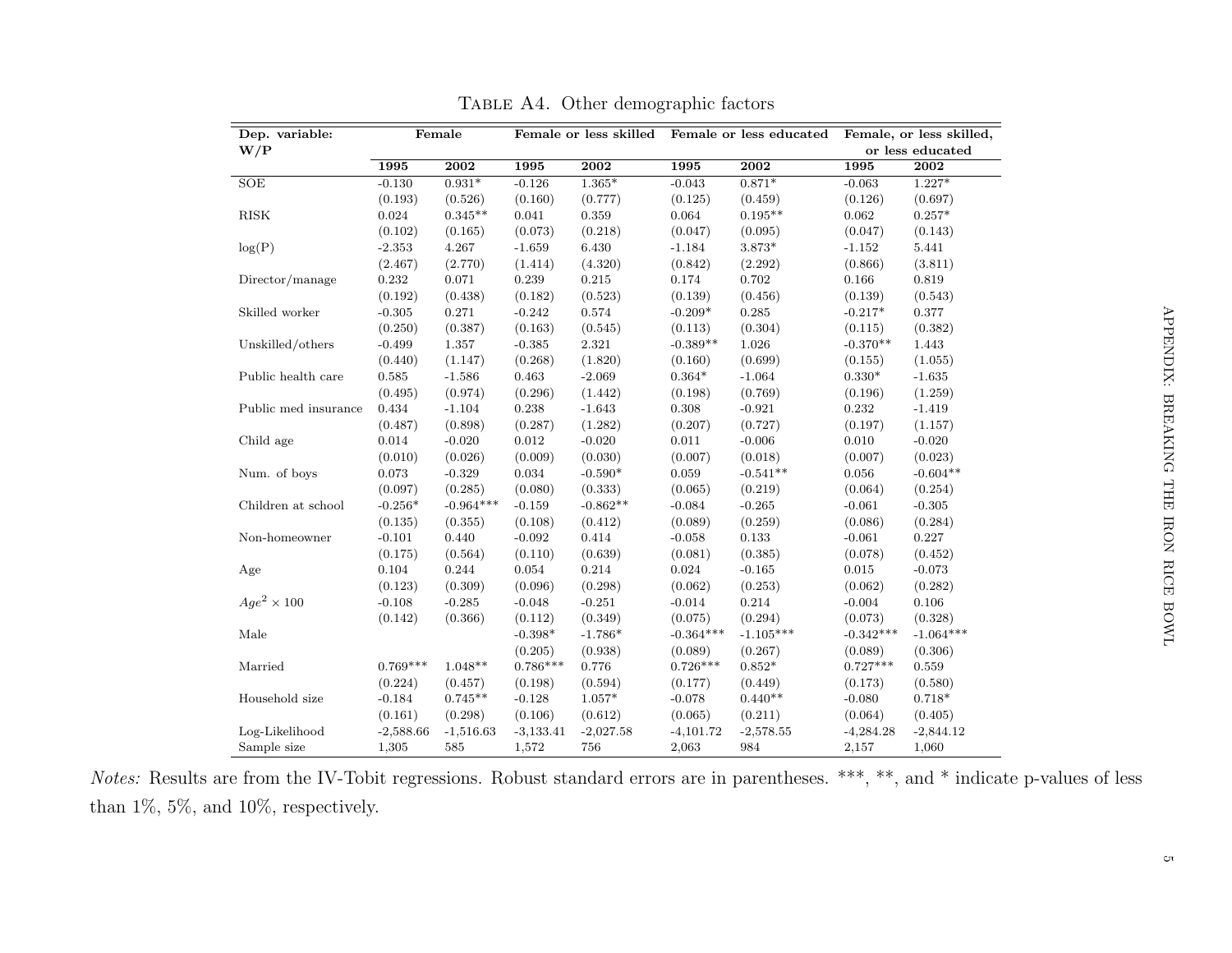| Dep. variable: $W/P$   | 1995         | 2002         |
|------------------------|--------------|--------------|
| <b>SOE</b>             | 0.0003       | $0.571***$   |
|                        | (0.101)      | (0.278)      |
| RISK                   | $0.202***$   | $0.152***$   |
|                        | (0.055)      | (0.051)      |
| log(P)                 | 1.459        | $2.899**$    |
|                        | (0.986)      | (1.348)      |
| Director/manager       | $0.157*$     | 0.204        |
|                        | (0.089)      | (0.191)      |
| Skilled worker         | $-0.041$     | 0.192        |
|                        | (0.107)      | (0.189)      |
| Unskilled/others       | $-0.061$     | $0.845*$     |
|                        | (0.178)      | (0.490)      |
| Public health care     | $-0.029$     | $-1.010**$   |
|                        | (0.184)      | (0.505)      |
| Public med insurance   | $-0.058$     | $-0.672$     |
|                        | (0.179)      | (0.438)      |
| Child age              | 0.005        | $-0.008$     |
|                        | (0.006)      | (0.012)      |
| Num. of boys           | 0.049        | $-0.273**$   |
|                        | (0.051)      | (0.123)      |
| Children at school     | $-0.095$     | $-0.239$     |
|                        | (0.072)      | (0.150)      |
| Non-homeowner          | 0.009        | $-0.157$     |
|                        | (0.075)      | (0.187)      |
| Age                    | 0.023        | $-0.001$     |
|                        | (0.057)      | (0.138)      |
| $Age^2 \times 100$     | $-0.040$     | 0.020        |
|                        | (0.066)      | (0.161)      |
| Male                   | $-0.403***$  | $-0.875***$  |
|                        | (0.097)      | (0.191)      |
| Married                | $0.455**$    | 0.149        |
|                        | (0.208)      | (0.432)      |
| Household size         | $-0.018$     | $0.323**$    |
|                        | (0.057)      | (0.157)      |
| Log-Likelihood         | $-12,101.23$ | $-13,055.99$ |
| Number of observations | 3,627        | 2,170        |

TABLE A5. Controlling for selection bias

Notes: Results are from the IV-Tobit regressions. Robust standard errors are in parentheses. \*\*\*, \*\*, and \* indicate p-values of less than  $1\%$ , 5%, and  $10\%$ , respectively.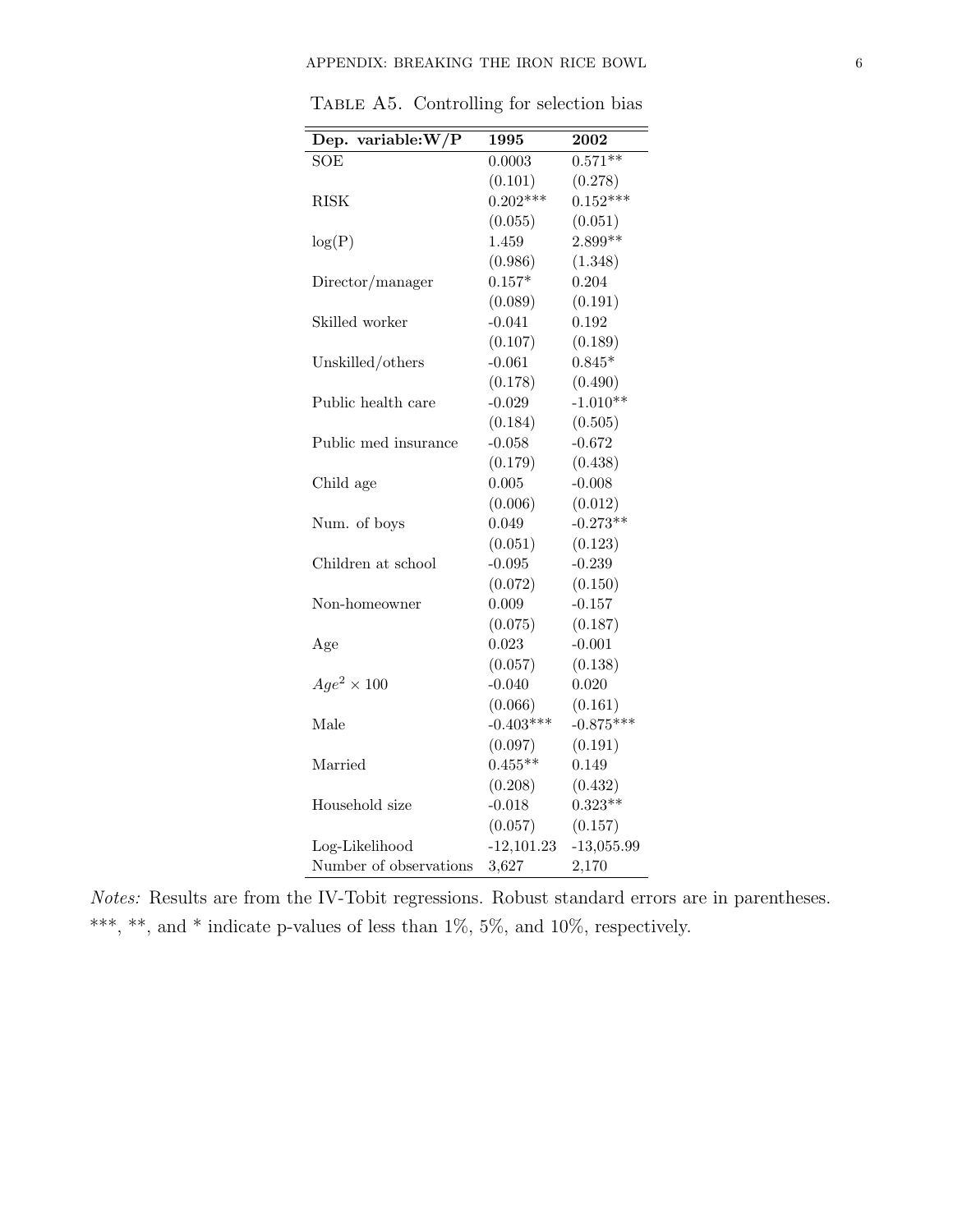| Dep. variable: $W/P$ | 1995        | 2002        |
|----------------------|-------------|-------------|
| SOE                  | $-0.006$    | $0.464*$    |
|                      | (0.099)     | (0.265)     |
| SOE spouse           | $-0.084$    | $0.236*$    |
|                      | (0.058)     | (0.137)     |
| RISK                 | $0.158***$  | $0.146***$  |
|                      | (0.059)     | (0.049)     |
| log(P)               | 0.620       | $2.844**$   |
|                      | (1.113)     | (1.265)     |
| Director/manager     | $0.156*$    | 0.127       |
|                      | (0.080)     | (0.177)     |
| Skilled worker       | $-0.083$    | 0.156       |
|                      | (0.103)     | (0.188)     |
| Unskilled/others     | $-0.169$    | 0.795       |
|                      | (0.190)     | (0.486)     |
| Public health care   | 0.060       | $-0.976**$  |
|                      | (0.201)     | (0.455)     |
| Public med insurance | 0.002       | $-0.658*$   |
|                      | (0.177)     | (0.396)     |
| Child age            | $0.010*$    | 0.001       |
|                      | (0.006)     | (0.011)     |
| Num. of boys         | 0.045       | $-0.279**$  |
|                      | (0.048)     | (0.120)     |
| Children at school   | $-0.080$    | $-0.234$    |
|                      | (0.066)     | (0.142)     |
| Non-homeowner        | $-0.001$    | $-0.093$    |
|                      | (0.068)     | (0.179)     |
| Age                  | 0.066       | 0.025       |
|                      | (0.048)     | (0.125)     |
| $Age^2 \times 100$   | $-0.080$    | $-0.016$    |
|                      | (0.055)     | (0.146)     |
| Male                 | $-0.338***$ | $-0.793***$ |
|                      | (0.108)     | (0.170)     |
| Married              | $0.997**$   | 0.316       |
|                      | (0.481)     | (0.359)     |
| Household size       | $-0.089*$   | $0.276*$    |
|                      | (0.050)     | (0.152)     |
| Log-Likelihood       | $-6,623.97$ | $-5,518.17$ |
| Sample size          | 3,430       | 2,170       |

TABLE A6. Spouse effects

Notes: Results are from the IV-Tobit regressions. Robust standard errors are in parentheses.  $^{***},$   $^{**},$  and  $^{*}$  indicate p-values of less than 1%, 5%, and 10%, respectively.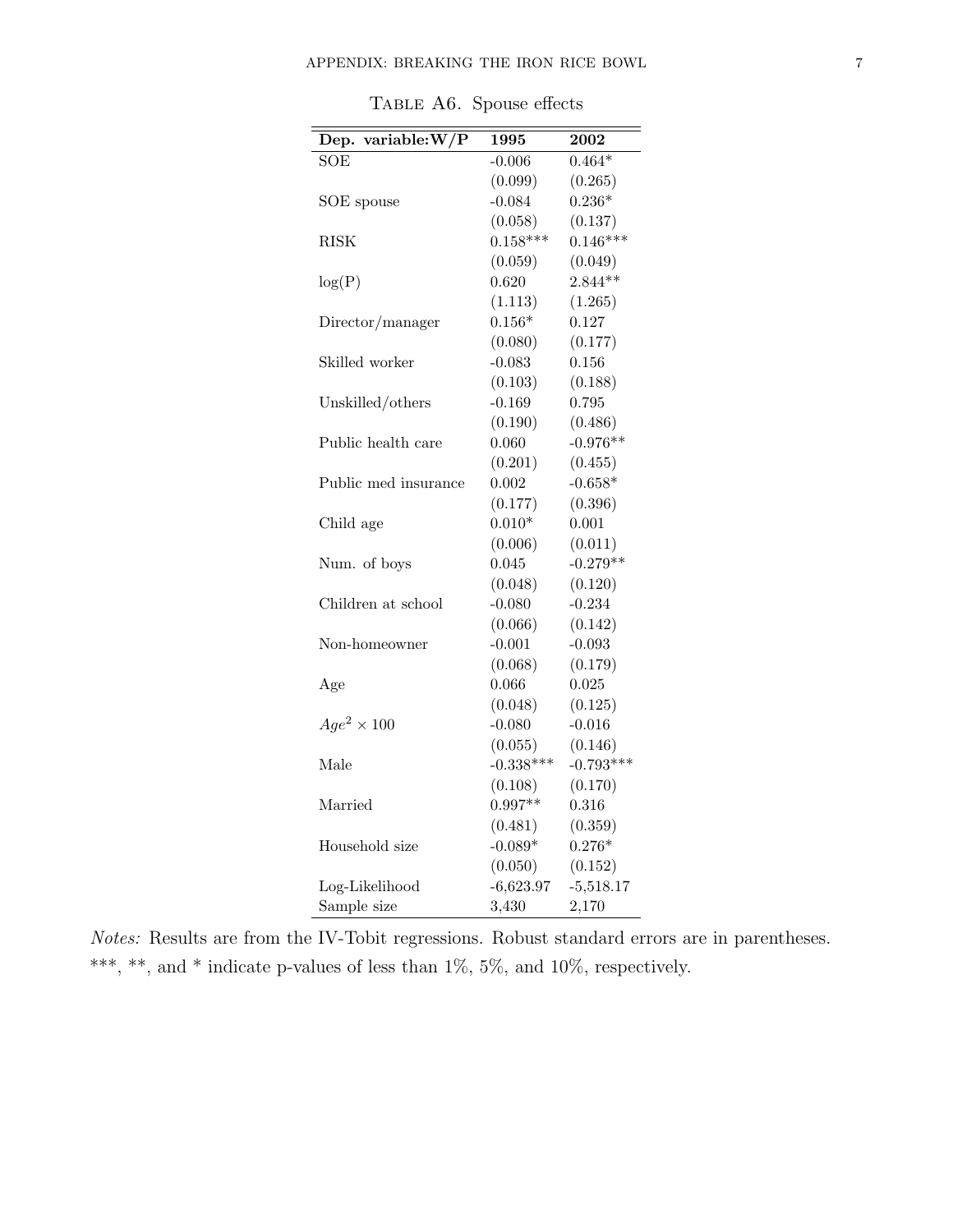| Dep. variable: $W/P$     | 1995        | 2002        |
|--------------------------|-------------|-------------|
| <b>SOE</b>               | $-0.022$    | $0.522***$  |
|                          | (0.094)     | (0.260)     |
| log variance(log income) | 0.049       | $0.906*$    |
|                          | (0.209)     | (0.517)     |
| log(P)                   | 0.975       | $2.830**$   |
|                          | (1.105)     | (1.246)     |
| Director/manager         | $0.191**$   | 0.139       |
|                          | (0.082)     | (0.178)     |
| Skilled worker           | $-0.079$    | 0.170       |
|                          | (0.127)     | (0.189)     |
| Unskilled/others         | $-0.164$    | 0.776       |
|                          | (0.235)     | (0.481)     |
| Public health care       | $-0.020$    | $-1.032**$  |
|                          | (0.211)     | (0.461)     |
| Public med insurance     | $-0.013$    | $-0.717*$   |
|                          | (0.172)     | (0.404)     |
| Child age                | 0.005       | $-0.002$    |
|                          | (0.006)     | (0.011)     |
| Num. of boys             | 0.040       | $-0.284**$  |
|                          | (0.047)     | (0.120)     |
| Children at school       | $-0.079$    | $-0.222$    |
|                          | (0.066)     | (0.143)     |
| Non-homeowner            | 0.019       | $-0.049$    |
|                          | (0.071)     | (0.187)     |
| Age                      | 0.027       | 0.043       |
|                          | (0.052)     | (0.125)     |
| $Age^2 \times 100$       | $-0.039$    | $-0.037$    |
|                          | (0.059)     | (0.145)     |
| Male                     | $-0.376***$ | $-0.838***$ |
|                          | (0.105)     | (0.173)     |
| Married                  | $0.486**$   | 0.375       |
|                          | (0.197)     | (0.361)     |
| Household size           | $-0.050$    | $0.265*$    |
|                          | (0.049)     | (0.151)     |
| Log-Likelihood           | $-7,128.61$ | $-5,533.28$ |
| Sample size              | 3,627       | 2,170       |

TABLE A7. Alternative risk measure

Notes: Results are from the IV-Tobit regressions. Robust standard errors are in parentheses. \*\*\*, \*\*, and \* indicate p-values of less than  $1\%$ , 5%, and  $10\%$ , respectively.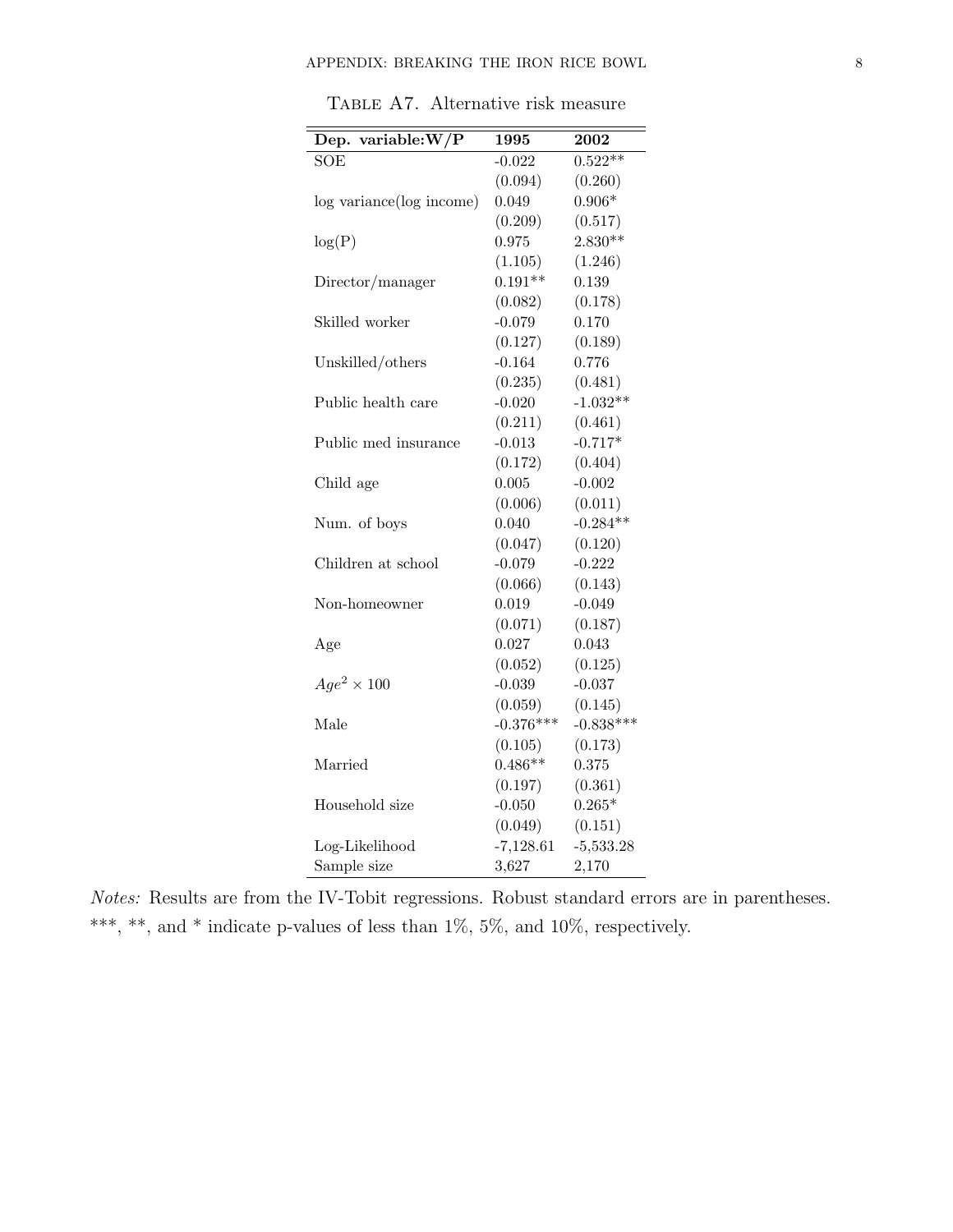| Dep. variable:       | <b>Eliminating Zero</b> |                | <b>VLA</b>  |             | <b>NHNBW</b> |             |
|----------------------|-------------------------|----------------|-------------|-------------|--------------|-------------|
| W/P                  | 1995                    | 2002           | 1995        | 2002        | 1995         | 2002        |
| SOE                  | 0.034                   | $0.372^{\ast}$ | $0.003\,$   | $0.475*$    | 0.111        | $0.851**$   |
|                      | (0.086)                 | (0.216)        | (0.091)     | (0.251)     | (0.131)      | (0.357)     |
| $\rm RISK$           | $0.145***$              | $0.131***$     | $0.161***$  | $0.146***$  | $0.291***$   | $0.180***$  |
|                      | (0.036)                 | (0.041)        | (0.051)     | (0.048)     | (0.055)      | (0.063)     |
| log(P)               | 0.466                   | 1.471          | 1.147       | $2.708**$   | $1.012\,$    | $3.194**$   |
|                      | (0.652)                 | (0.983)        | (0.989)     | (1.189)     | (0.885)      | (1.375)     |
| Director/manager     | 0.121                   | $0.027\,$      | $0.167**$   | 0.090       | $0.401***$   | 0.122       |
|                      | (0.076)                 | (0.158)        | (0.079)     | (0.167)     | (0.117)      | (0.250)     |
| Skilled worker       | (0.094)                 | 0.068          | (0.046)     | 0.147       | 0.080        | $0.056\,$   |
|                      | (0.081)                 | (0.158)        | (0.103)     | (0.178)     | (0.115)      | (0.239)     |
| Unskilled/others     | (0.017)                 | $0.451\,$      | (0.037)     | $0.788*$    | 0.046        | $1.196**$   |
|                      | (0.120)                 | (0.394)        | (0.178)     | (0.446)     | (0.195)      | (0.591)     |
| Public health care   | (0.065)                 | $-0.783**$     | 0.008       | $-0.885**$  | (0.113)      | $-0.998*$   |
|                      | (0.137)                 | (0.364)        | (0.185)     | (0.423)     | (0.193)      | (0.515)     |
| Public med insurance | (0.113)                 | $-0.545*$      | (0.054)     | $-0.603*$   | (0.282)      | $-0.841*$   |
|                      | (0.131)                 | (0.324)        | (0.163)     | (0.365)     | (0.192)      | (0.461)     |
| Child age            | (0.004)                 | (0.003)        | $0.006\,$   | $0.002\,$   | $\,0.012\,$  | 0.003       |
|                      | (0.005)                 | (0.010)        | (0.006)     | (0.010)     | (0.008)      | (0.014)     |
| Num. of boys         | $0.081*$                | $-0.208*$      | 0.058       | $-0.248**$  | 0.002        | (0.235)     |
|                      | (0.044)                 | (0.110)        | (0.046)     | (0.110)     | (0.068)      | (0.159)     |
| Children at school   | (0.051)                 | (0.157)        | (0.094)     | (0.223)     | (0.115)      | (0.239)     |
|                      | (0.061)                 | (0.132)        | (0.064)     | (0.137)     | (0.095)      | (0.189)     |
| Non-homeowner        | 0.079                   | (0.070)        | 0.043       | (0.121)     | 0.082        | (0.225)     |
|                      | (0.058)                 | (0.160)        | (0.068)     | (0.172)     | (0.087)      | (0.234)     |
| Age                  | 0.019                   | 0.066          | 0.014       | $\,0.032\,$ | (0.018)      | 0.023       |
|                      | (0.043)                 | (0.113)        | (0.050)     | (0.120)     | (0.069)      | (0.155)     |
| $Age^2 \times 100$   | (0.017)                 | (0.058)        | (0.026)     | (0.028)     | (0.006)      | (0.025)     |
|                      | (0.051)                 | (0.131)        | (0.057)     | (0.139)     | (0.081)      | (0.182)     |
| Male                 | $-0.323***$             | $-0.725***$    | $-0.370***$ | $-0.817***$ | $-0.575***$  | $-1.218***$ |
|                      | (0.073)                 | (0.151)        | (0.096)     | (0.165)     | (0.108)      | (0.225)     |
| Married              | $0.299*$                | $\,0.492\,$    | $0.449**$   | $\rm 0.352$ | $0.774***$   | 0.681       |
|                      | (0.175)                 | (0.322)        | (0.191)     | (0.351)     | (0.246)      | (0.432)     |
| Household size       | (0.003)                 | $0.294**$      | (0.043)     | $0.248*$    | 0.010        | $0.347*$    |
|                      | (0.045)                 | (0.143)        | (0.049)     | (0.127)     | (0.070)      | (0.188)     |
| Constant             | (3.246)                 | (13.254)       | (9.367)     | $-24.219**$ | (5.797)      | $-26.117**$ |
|                      | (5.247)                 | (8.817)        | (7.821)     | (10.271)    | (6.986)      | (12.054)    |
| Log-Likelihood       |                         |                | $-6913.87$  | $-5367.17$  |              |             |
| Sample size          | 3,190                   | 1,977          | 3,627       | 2,170       | 3,627        | 2,170       |

Table A8. Eliminating zero wealth and alternative wealth measures

Notes: We use IV-Tobit regressions for the case with very liquid asset as the household wealth measure and the standard IV (2SLS) regression for the other cases. Robust standard errors are in parentheses. \*\*\*, \*\*, and \* indicate p-values of less than 1%, 5%, and 10%, respectively.